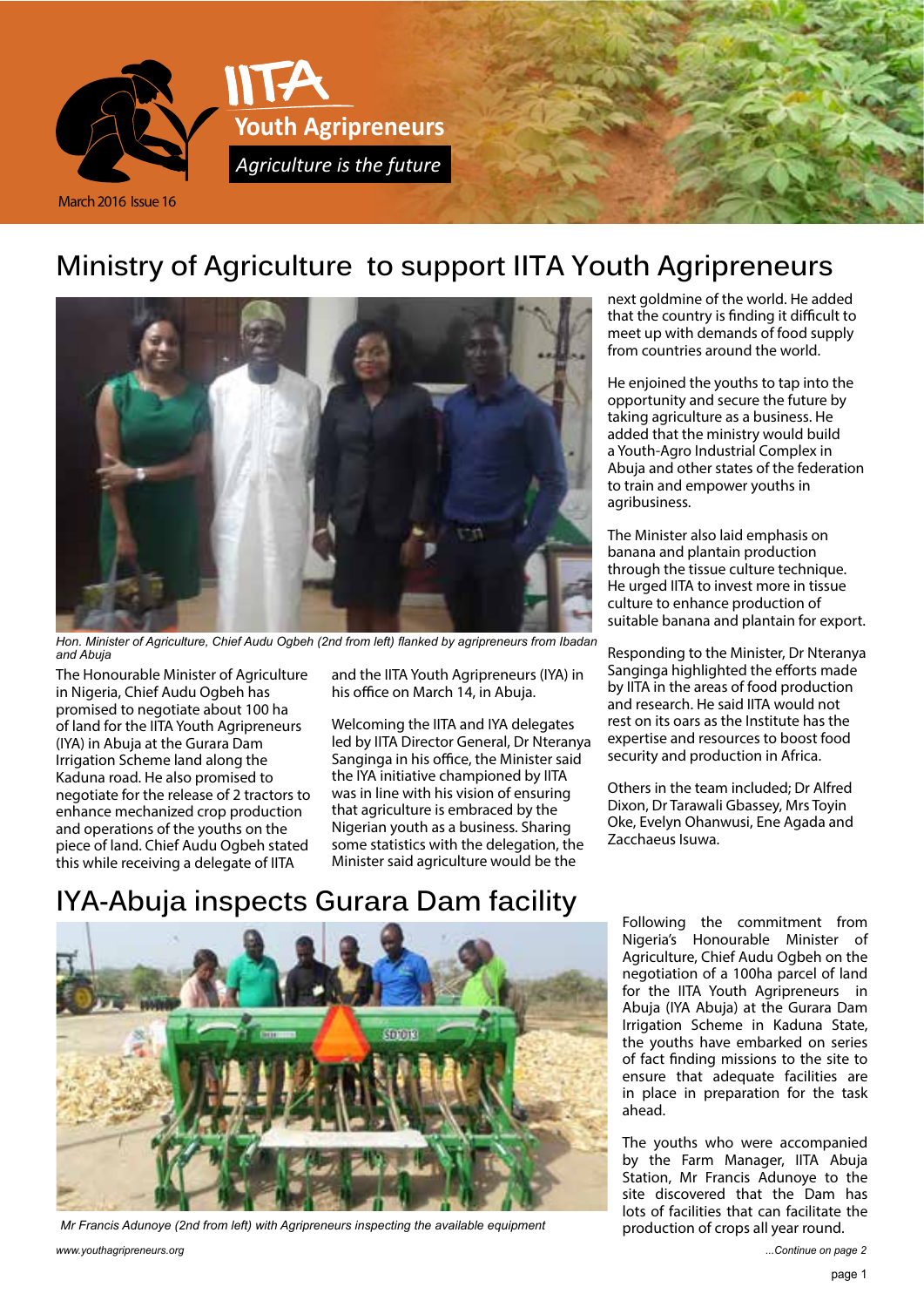Conducting them round the irrigation site which is about 6000 ha, the Farm Manager of Gurara dam, Mr Ndanusa said the authorities could allocate the unused portion of the land which is about 1,880 ha to the youths for all year round farming with approval of the necessary authorities.

The Gurara Dam Irrigation Scheme located in Kuturmi community in Kaduna state was established in year

2000 during the President Olusegun Obasanjo's administration to generate about 30 megawatts hydroelectric power plant for Nigeria. It was extended to include a pilot irrigation project under the Agricultural Transformation Agenda [ATA] project of the President Goodluck Jonathan administration.

The Dam has a reservoir capacity of 880,000,000 cubic meters and 3-meter diameter, 75 km long steel pipeline and covers an irrigation component of 6000 ha of land. It has the capacity to produce 4500 tons of rice, 6700 tons maize, 11,000 tons of melons and 100,000 tons of fish. The dam has a center beam, surface, drip and the sprinkler irrigation system.

Other facilities at the irrigation scheme site include improved farm machineries, standard accommodation with swimming pool and a training centre all fitted with constant electricity supply.

#### **Stakeholders converge to discuss issues of youth in agribusiness**

The International Institute of Tropical Agriculture (IITA) in collaboration with the African Development Bank (AfDB) is organizing a continental workshop on the Empowering Novel Agri-Business-Led Employment (ENABLE Youth) Program in African Agriculture.

The conference which takes place in Abuja, Nigeria's Federal Capital Territory between the 21st and 22nd of April 2016 will have in attendance about 200 stakeholders including policy makers, entrepreneurs, National Ministries, development partners, the private sector, commercial banks, agencies of Central Banks overseeing risk sharing facilities, Pilot Youth Incubation Program, young agripreneurs and many more.

The objective of the ENABLE Youth Program Design Workshop is to build a well-grounded evidencebased understanding of the ENABLE Youth Program Concept among key stakeholders from interested governments across the continent, development partners, the Private Sector and finance institutions. It will also permit fine-tuning the program design through the incorporation of Africa-wide lessons learnt and best practices. The ENABLE Youth Program is part of strategies by the AfDB to draw the next generation to the agricultural

sector as 'agripreneurs,' by harnessing new skills and technologies, such as ICTs, mechanization and a value chain approach to boost food production in Africa and eradicate malnutrition by 2025. Also, young agripreneurs will be able to create self-sustaining jobs for young people, increase food production for a growing population, and initiate less reliance on food imports, and healthy trade balance for African countries.

In the pilot experimental phase with the IITA Youth Agripreneurs in Nigeria, there are proven evidences that with greater access to the agribusiness enterprise, and institutional support, youths with their passion and energy, can become the driving force of agricultural transformation in Africa. With the right skills, improved access to credit and an enabling environment, young African men and women can become the proud owners of profitable agribusiness enterprises.

The main activities of the workshop include: Discussion on the approaches, techniques and modalities for generating youth employment in the agricultural sector; Success stories under the pilot phase of the Youth Incubation Program; Provision of a platform for key speakers to share

experiences and lessons learned in mainstreaming youth employment generation into agriculture and other sectors; Leveraging and crowdin finance – through setting up a risk sharing facility to encourage lending by financial institutions to agribusinesses owned by young people in the ENABLE Youth Program; Identification and design of other innovative financing mechanisms to fund youth in agri-business, including exploring public-private partnership models, developing diaspora bonds to allow remittance flow for investment in agriculture and agribusiness, and mobilization of excess liquidity from commercial banks to service agricultural enterprises; and also Encouraging and rewarding synergies between national ENABLE Youth Programs.

Several countries have expressed keen interest in participating in the ENABLE Youth Program through the submission of requests to work with the AfDB in collaboration with the International Institute of Tropical Agriculture (IITA), the Food and Agriculture Organisation (FAO), the Forum for Agricultural Research in Africa (FARA), and other partners to design and roll-out country-specific ENABLE Youth programs.

## **IFAD officials visit IYA-Abuja**

Delegates from the International Fund for Agricultural Development (IFAD) in March visited the IITA Youth Agripreneurs in Abuja (IYA-Abuja) to have to have an understanding of the IITA Youth Agripreneurs model as a panacea for eradicating youth unemployment in Nigeria.

The delegation, which consisted of about 60 international representatives within IFAD programs in Africa were given a brief about the group through a presentation on the activities of the group by IYA representatives, Olaniyi Oluwatosin and Zacchaeus Isuwa. While outlining their activities and achievements, the representatives of IYA also spoke on the proposed plans of the group, the challenges faced, and lessons learned.

Shedding more light on the IYA model,the Head of the IITA Abuja station, Dr Gbassey Tarawali talked about the ENABLE Youth Program which he said was designed to address the issue of poor funding constraint which impedes youths from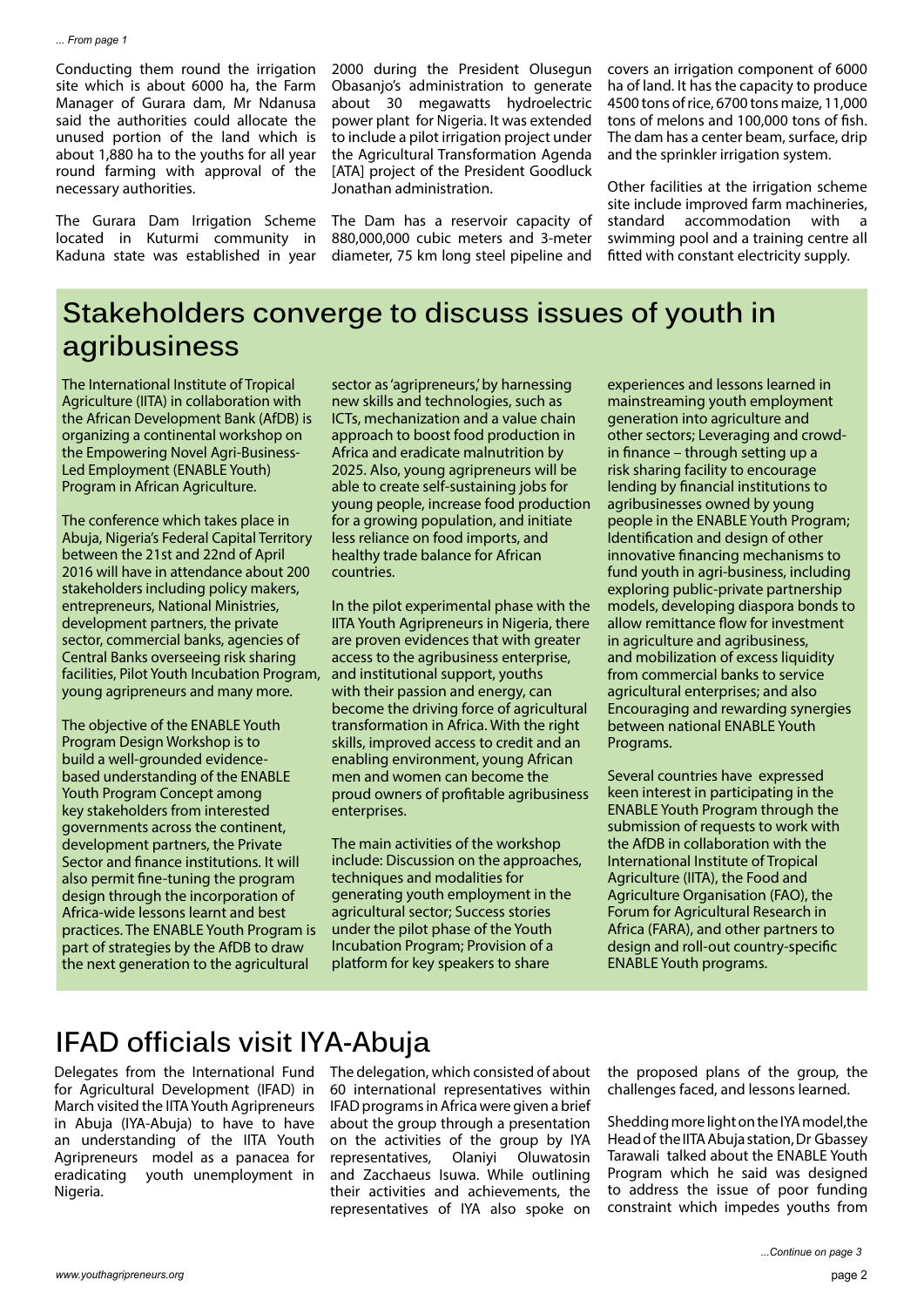

*IYA showcasing their products to IFAD Officials during the visit*

venturing into independent enterprises. He said the ENABLE Youth Program would create jobs for the unemployed youth in sub-Saharan Africa. He assured the IFAD team of IITA's readiness to continuously backstop, and mentor the youths throughout the stages of their business operation and ensure that they succeed in their individual or group business enterprises. After the presentation, the delegates were taken round the various fields and exhibition stands where the youths displayed cassava, soybean and maize value added products such as cassava bread, sausage roll, egg buns, garri, cassava starch, soymilk, *Tidbit Delight, Croquant, Sneh balls* and smoked fish.

### **IYA applauded for embracing agriculture**

The IITA Youth Agripreneurs have been applauded for taking a giant stride in embracing agriculture as a business.

The commendation came from panelists during a Breakfast Academy for collaborative learning, problem solving and action organized by the Advancement Linkage Centre of Rivers State University of Science and Technology (RSUST).

Speaking on the topic "Agripreneurship and Youth Mobilization for a prosperous Economic Outlook", IYA representative, Oyindamola Asaaju explained the rationale behind the IITA Youth Agripreneurs model. She stated that with the dwindling economic crises faced by most African countries, the only sector that could rescue the continent from the challenges faced by it was agriculture.

She added that the only way to do that was to actively engage the youth who according to her are were smart and innovative enough to introduce new ideas and technologies, which would help save the agricultural sector from the present state of dejection.

Oyindamola noted that IITA, which is championing the cause of youth engagement in agriculture across Africa, identified this and encouraged the youth



*Agripreneurs (lemon green shirts) with IITA and RSUST officials*

to embrace agriculture and tap into the various opportunities inherent for them.

She stressed that the IYA model had served as an eye opener for many youths that agriculture can be highly profitable and also create jobs for unemployed youths in Africa.

"IYA started from zero. But when we took agriculture as a business and ventured into the agricultural value chain, we have been able to move from the zero point to a point at which we pay our salaries and even employ people who work for us," she said.

Giving an insight into the support given to them by IITA, Oyindamola pleaded with the Federal Government to create an enabling environment for independent agribusinesses to thrive. She said the institutional support from IITA and other notable partnerships with